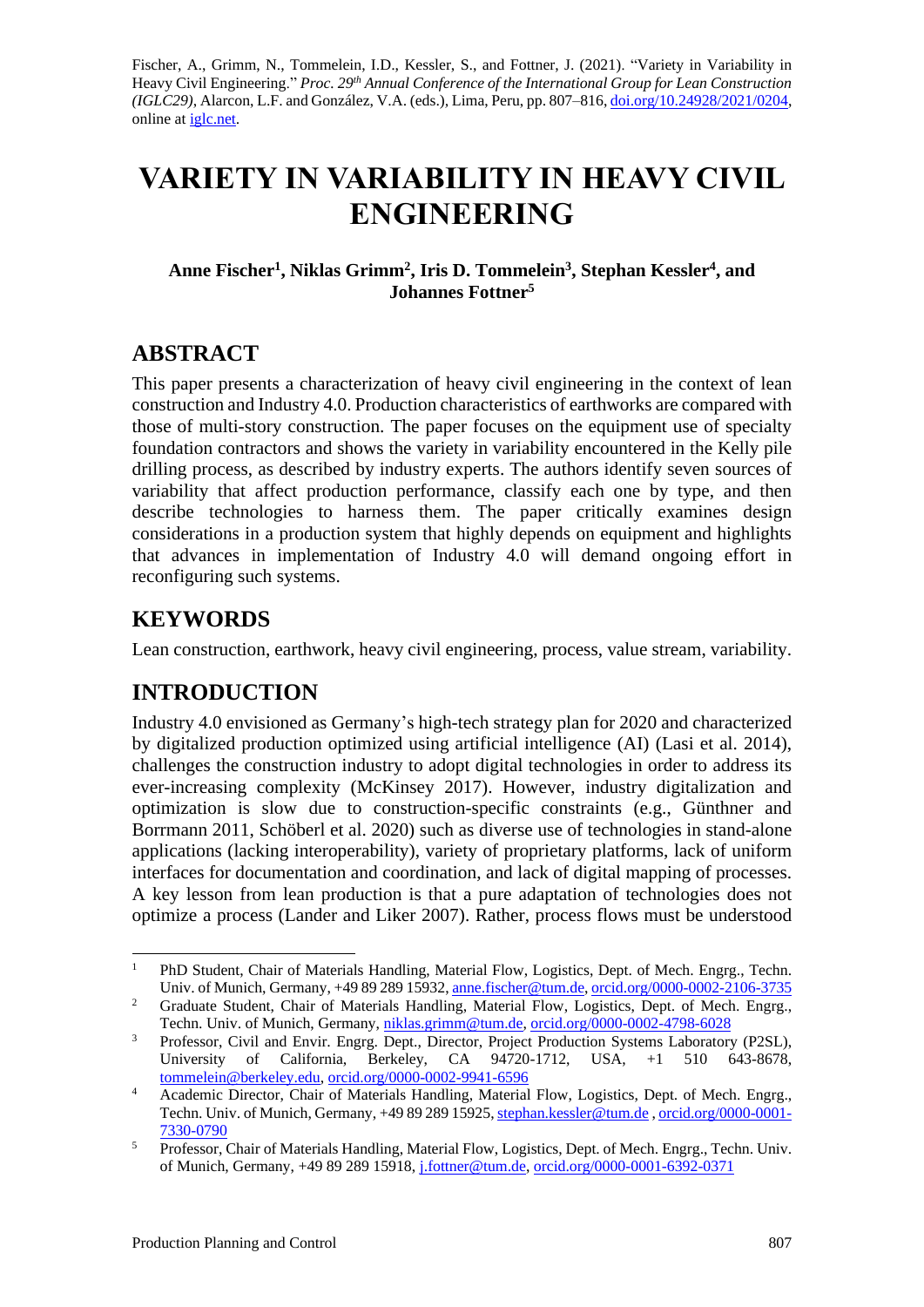in detail to eliminate waste (Rother and Shook 2009). So, while equipment-driven operations have been designed around optimization of equipment use, and the cost of equipment outweighs other costs in their operation, factors other than equipment cost minimization play a role in overall process optimization.

This paper focuses on pile drilling, a heavy equipment-intensive application. The Kelly drilling method, widely-used for pile production, uses a rotary drilling rig ("rig" in short) to make large-diameter bored piles up to 3 m (DIN EN 1536) (Figure 1). This method repeatedly drills and removes soil. Other methods for pile production exist, e.g., the Continuous Flight Auger (CFA) method (Brown 2004, 2005). CFA production is optimized for continuous movement of soil and concrete: soil is transported upward via the auger and concrete is transported downward via a hollow core inside the auger. Unlike the Kelly method, CFA does not have the same range of application in pile design so one is not an exact substitute for the other.



Figure 1: Rotary drilling rig at test site of Bauer Group in Schrobenhausen, Germany (Pictures by Fischer, A.)

Noting that few documents describe the Kelly pile production process and its variabilities, the authors posed three research questions: *What are key differences between (foundation) civil engineering and multi-story building construction in terms of application of lean principles? Which variabilities influence the Kelly drilling production? How may these be addressed by Industry 4.0?*

# **RESEARCH METHOD**

To answer these questions, the authors conducted semi-structured interviews with nine experts from three German specialty foundation contractors involved in the different construction phases: Two estimators, one purchasing agent, two equipment schedulers, two construction managers, and two foremen. The experts were asked to describe their method for producing a Kelly pile in the design-, project preparation-, and execution phase. To supplement this knowledge, Grimm (2020) (a co-author of this paper) searched the literature to identify means of estimating production rates of earthmoving and pile driving operations the research questions.

# **RELATED WORK**

### **CHARACTERISTICS OF MULTI-STORY AND HEAVY CIVIL CONSTRUCTION**

Variability in construction results from variation within and between process interactions (Howell et al. 1993). Process interactions may depend on shared resources, such as cranes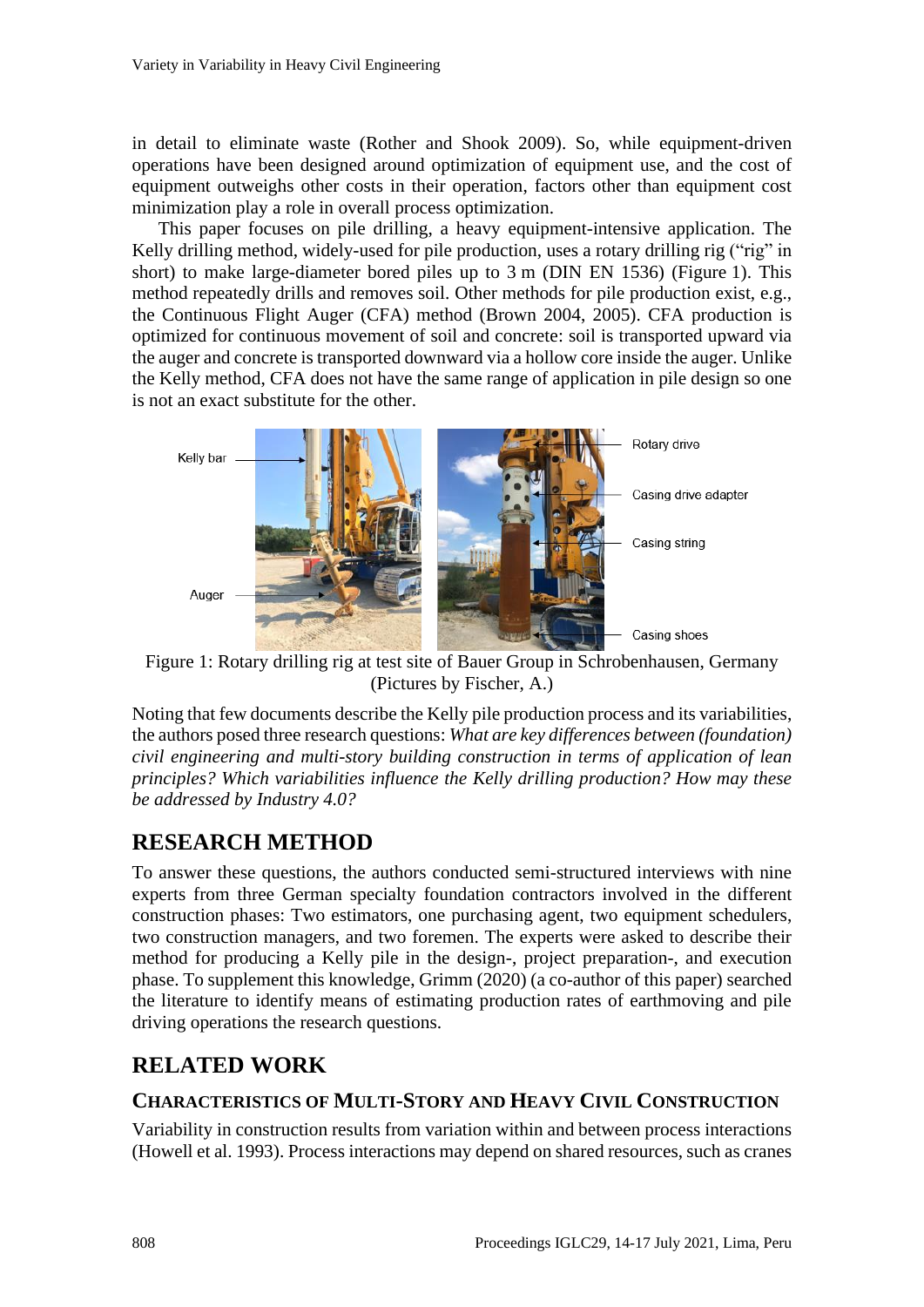in multi-story construction. Cranes are pacemakers, largely responsible for material flow, and used by many stakeholders on-site (Tommelein and Beeche 2001, Friblick et al. 2009, Dallasega et al. 2015). Monitoring crane operations is therefore important when trying to design work standards to reduce variability (Fazinga et al. 2016). When comparing multistory construction with heavy civil engineering, a key difference is that the latter deals as much with the sharing of resources as it does with the interdependence between them.

Differences pertain to characteristics of in-situ production, the number of different task types, the number of subcontractors working concurrently, and work space requirements depending on the equipment. As part of heavy civil engineering, earthworks are widely discussed in the literature. For example, Kirchbach et al. (2014) describe earthwork production composed of the following material flow: material excavation and loading by excavators, material transportation by trucks, and spreading with bulldozers, where the (cost) deciding factor is the process involving the excavator. To measure production flow, Haronian and Sacks (2020a, 2020b) distinguish between discrete elements (building construction) and layered elements (earth movement). Kalsaas (2012) adapts Overall Equipment Efficiency (OEE) as a metric but emphasizes the need to consider the entire production system, i.e., isolated consideration of the equipment is not sufficient. The importance of the worker, even in equipment-intensive work is shown by the work of Ruiz et al. (2020), whose implementation of 5S led to a demonstrable improvement in working conditions. Kirchbach et al. (2012) confirm that civil engineering, in particular earthmoving, is strongly characterized by uncertainties.

Pile production is known for its dependence on variable and difficult-to-predict geology (Kaplan et al. 2005). However, Rosas et al. (2011) reveals that even though planners complain about the geology's variability, planning mistakes have an even greater effects on forecasts. González et al. (2014) look at geothermal drilling, which, like bored pile production, is characterized by complex processes carried out by highly specialized trades. Established contractual and organizational structures, based on mutual distrust and secrecy, reduce project performance. In contrast to earthmoving, the pile as a product can be seen as a single object, similar to building construction. If one considers the equipment, the rotary drilling rig is less flexible in use compared to the hydraulic excavator. In the following, we investigate the soundness of the common assumption that equipment drive production flow, i.e., that the system is 'paced by equipment' (Haronian and Sacks 2020b).

#### **CHARACTERISTICS OF VARIABILITY IN PRODUCT AND PROCESS**

Different approaches exist to deal with all this variability. Tommelein (2000) argues that these models are useless if they are not able to address both, the product as well as the process variability in a production system. More specifically, one needs to define sources of variability in a system to identify the adjustments that can be made in order to manage or even improve the system. The product is defined by its parts whereas the process is defined by its activities (Filho et al. 2016, Tommelein 2000). Examples of product characteristics concern, e.g., functionality, configuration, and geometry. Process characteristics concern, e.g., resource assignment and sequencing of activities.

### **PILE PRODUCTION USING KELLY DRILLING METHOD**

The key metric in pile production is the output of pile length produced per day (or piles per day). Based on this value, the number of units of equipment and accessories, such as casing oscillators, is determined based on experience.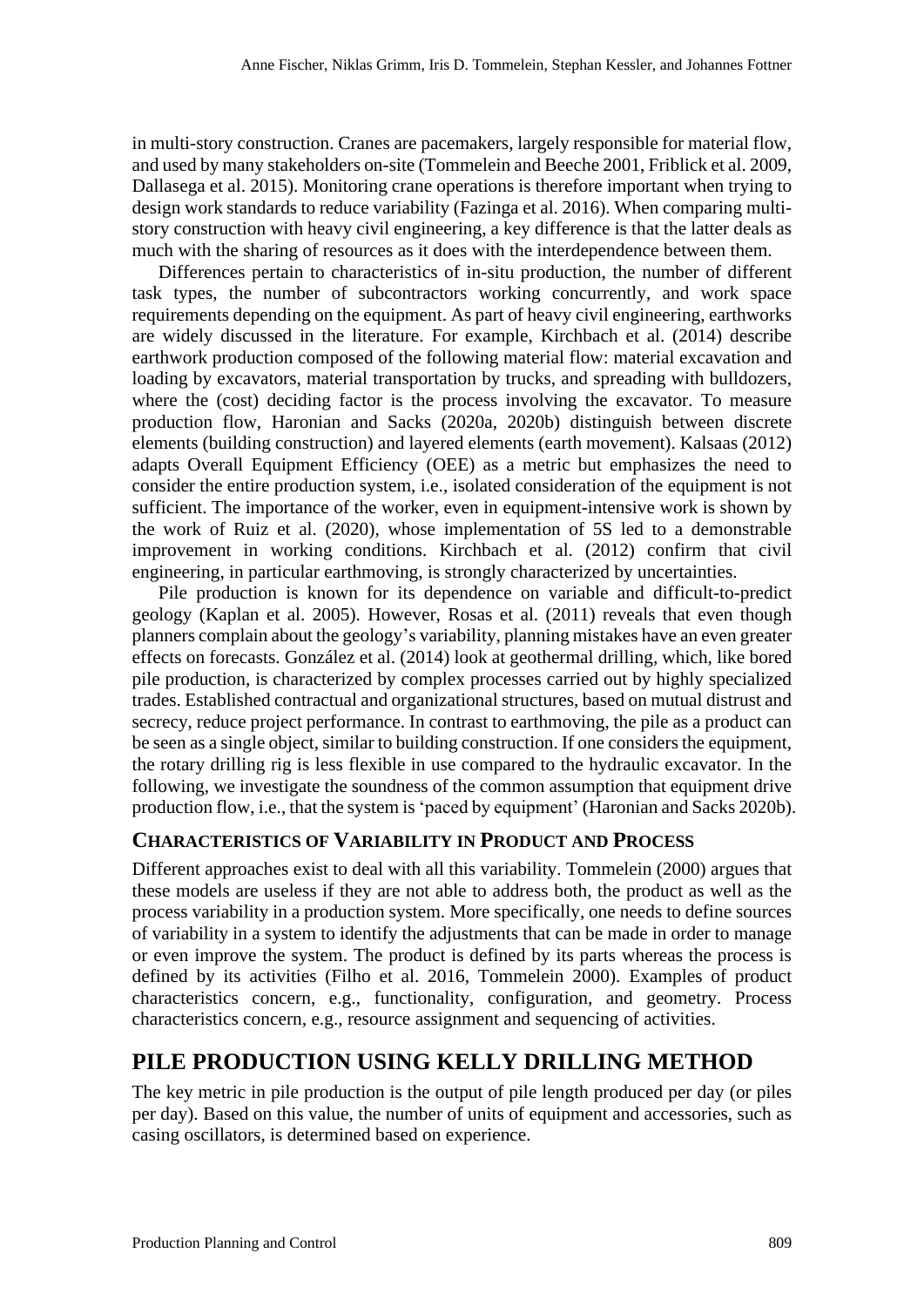Pile production using the Kelly drilling method consists of three main steps: drilling, reinforcing, and concreting, as detailed next. Figure 2 depicts a value stream map of the whole process.



Figure 2: Value stream map for pile production using Kelly drilling method

Once the rig has been positioned, the alternating steps of the drilling process start. The equipment picks up the appropriate tool, e.g., an auger (Figure 1 left). The equipment slews and positions itself towards the drilling attachment point. The rotary drive turns in the casing string with the help of the casing drive adapter (Figure 1 right). Lowered with the help of the telescopic Kelly bar, the drilling tool drills as the rotary drive applies the torque on the locked Kelly. Once filled, the drilling tool is pulled out and emptied, usually in a container to ease soil removal from site. In turn, a wheel loader then takes the drill cuttings to the disposal site for further processing. In general, the deeper the drilling tool, the lower the performance due to longer run-in/out times and higher surface friction. For reinforcement, the rebar cage is attached to the auxiliary cable of the rig and setup. The rig then swivels to the drilling attachment point to lower the reinforcement cage. Before concreting starts, the delivery pipes are assembled and lowered into the drill hole. The workers fasten them together. Concrete is placed either directly through the concrete mixer discharge or through a concrete pump/bucket, which requires additional steps. Cutting the casing and delivery pipes is done alternately and often requires extra power from a casing oscillator. The quality of the material is highly dependent on the correct execution (Brown 2004).

### **SOURCES OF VARIABILITY**

The expert interviews and the literature revealed 7 sources of variability.

**(1)** The design, tied directly to the method and use of resources, depends greatly on the **contractual requirements**. A collaborative partnership is rare between designers, material supplier, and foundation contractors. In the design phase, early involvement of the specialty foundation contractors minimizes the product variability as they may aim to standardize, i.e., length, inclination, and diameter of the piles. All these influence the equipment selection, the auxiliary equipment (casing oscillator), the procedure, and the performance (the longer the pile, the higher the casing friction, the longer the excavations).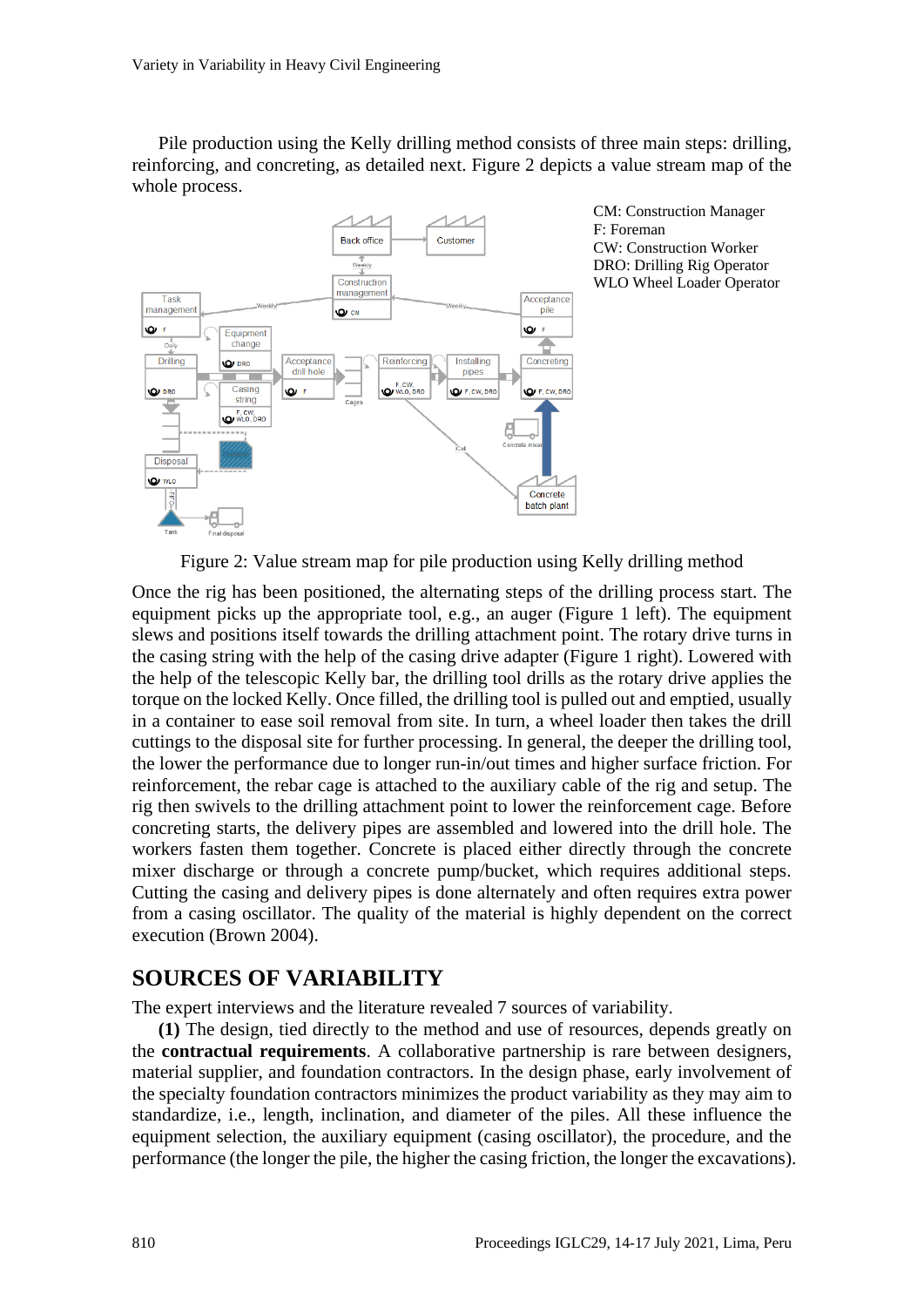Rebar joints should be minimized, if possible, as they entail additional work steps. Specialty foundation contractors work together with material suppliers. Considering the rebar, the delivery and storage of the cages must be in the right sequence (process). Transportation restrictions limit the pile length (product). While concrete contractors are under subcontract to the specialty foundation contractors, in practice, concrete supply will vary. The more flexibly concrete can be called off and the more reliable the transportation is, the better the production flow and the utilization of the rotary drilling rig, but also the quality of the product. In general, increased requirements on the product design characteristics and quality, such as inclined boreholes or floating foundations, determine further process steps, e.g., at which point the inclination needs to be checked.

**(2)** Variability in the process stems from **environmental influences**, e.g., weather and time, and affect site processes in different ways. Poor conditions can reduce performance by as much as 50-70 % (Girmscheid 2010, Hoffmann and Krause 2016). While the drilling process is stationary, the rig must travel between pile locations. Poor visibility or slippery conditions have less influence on the performance of the drilling than is the case for earthmoving equipment. However, inclement weather conditions, such as strong winds or heavy rain, are unfavorable to the mast's inclination or the equipment foundation's stability. In addition, the work of construction workers is affected by inclement weather, seasonally and daily (e.g., night time construction).

**(3)** Environmental influences can be managed by good **site organization** planned in advance. An important part of the site organization is to ensure good time management to achieve high equipment utilization. The time utilization factor provides information on how well the working time is utilized. Reducing factors such as a 50-minute hours (83%) (Bauer 2007, König 2014) are commonly used in special foundation engineering. The influence of site organization is difficult to capture analytically but pertains to factors such as the organization and scope of work, as well as interruptions, maintenance, and repair (Hoffmann and Krause 2016). In special foundation engineering, examples for a good site organization are the provision of spare parts, additional equipment, like casing oscillators, mechanics, buffer time, tight coordination with the concrete supplier.

**(4)** The **geology** has an enormous influence on the product and process variability. First, the chosen pile design and procedure is based on the soil type. Second, considering the equipment performance, the soil type is included in the theoretical production rate as the volume depends not only on the rated volume but also on the load factor, defined by the fill factor and the swell factor of the material (ISO 1991). In special foundation engineering, the depths of the layer boundaries in the area of the bored piles are based on individual test borings. Practical experience shows that soil layer models give only a very limited prediction of the material present. Moreover, boulders lead to inhomogeneity and disturb the sequence up to a complete standstill. Groundwater also plays a role. The optimum filling level of the tool, as well as the selection of the tool, depend on the soil condition (but also on the operator's skills). Equipment sensor systems help.

**(5)** A frequently-mentioned process indicator is the equipment operator's **skills**. Depending on the operator, pile production rate is very high or very low. According to Girmscheid (2010), a novice may reduce it by up to 20-35 %. Experts in special foundation engineering confirm this and back it up with estimates of performance increases of up to 20 % if above-average operators are deployed (independent from existing operator assistance systems). These are decisive for the process. Changing over rotary drilling tools is also complicated and requires a high level of experience. Careful handling of the equipment, such as occasional cleaning of the chains, also helps reduce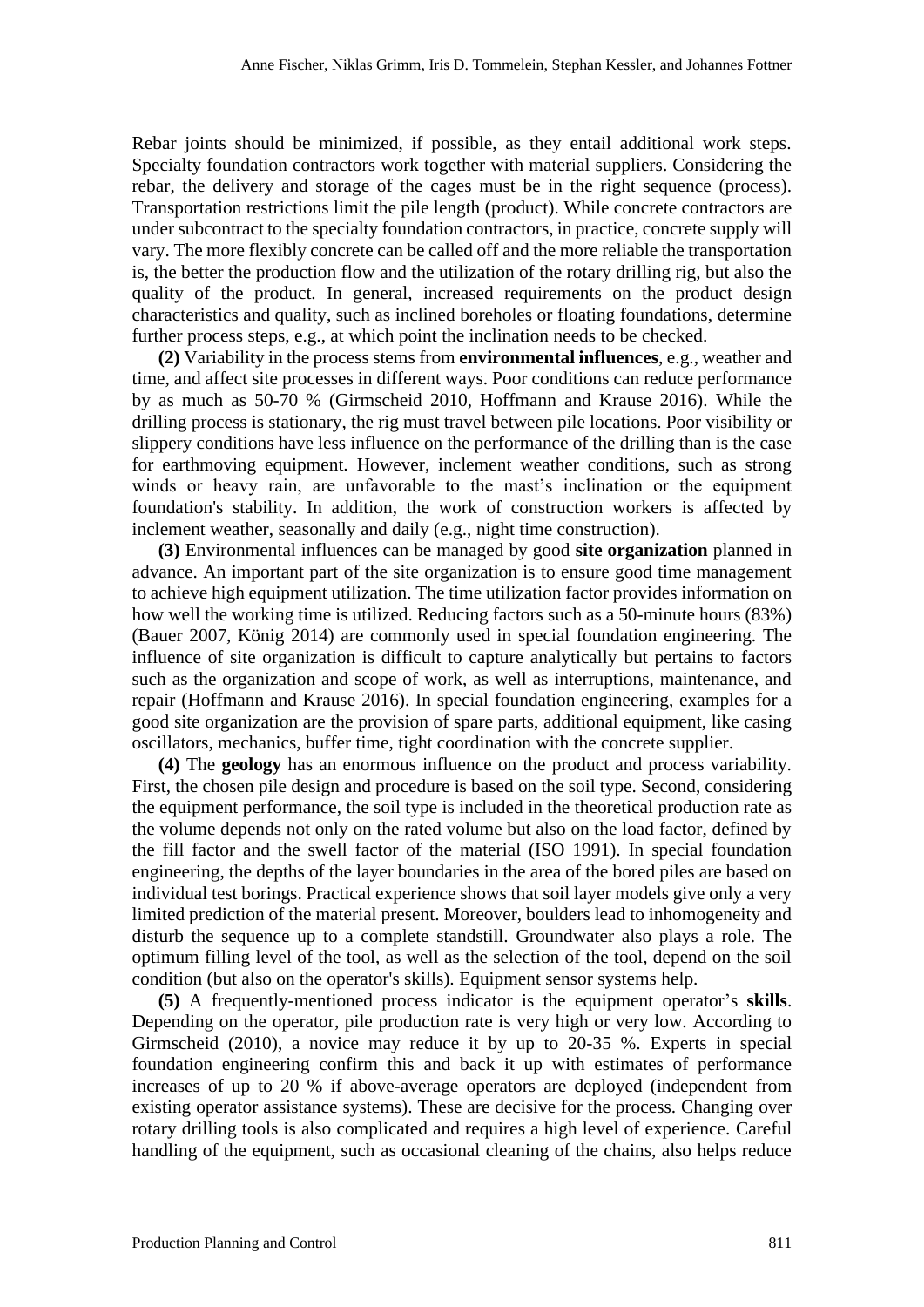downtime. Rashidi et al. (2014) cite another factor regarding personnel in the case of bulldozers, the number of consecutive working days. This is also confirmed in special foundation engineering. Experts speak of approximately one week to create a team, and the more well-rehearsed the team is, the greater their performance will be.

**(6)** Improving the **operating conditions** can help to reduce process variability. Some operating conditions in heavy civil engineering are similar, such as manoeuvrability, or the geodetic height of the construction site. Differences occur considering the distance between the start and endpoints of the load cycle. E.g., targeted loading reduces the production rate up to 10 % (Bauer 2007). In the case of dozers, working in tracks increases it up to 20 % (Girmscheid 2010). In the case of rotary drilling rigs, the distance between the drill holes plays a role as well since with longer distance the pure share of drilling in the working time is reduced.

**(7)** The degree of **abrasion and failure** must be quantified. Girmscheid (2010) provides an increase up to 80 % for hydraulic excavators. In the case of rotary drilling rigs, the abrasion of tools, such as auger teeth or casing shoes, must be accounted for. In particular, casing shoes have a significant impact on the performance as they remain underground until concreting. Premature abrasion delays reaching the required drilling depth. In softer soils, such as clay, abrasion plays a minor role. The probability of failure of hydraulic excavators during long-term operation is a function of their operating hours (Girmscheid 2010) but the impact of failure is lessoned by preventive maintenance. In the case of rotary drilling rigs, preventive maintenance is all the more important as acquisition and maintenance costs are much higher than for hydraulic excavators.

#### **INDUSTRY 4.0 TOOLS TO ADDRESS VARIABILITY**

Industry 4.0 offers opportunities to reduce the seven sources of variability, as described, by providing smart technologies (Oesterreich and Teuteberg 2016, Huang et al. 2021):

**Digital models:** Building Information Modeling (BIM) provides a digital representation of the construction project (ISO 2018). While widely used in building construction, BIM is not used in heavy civil engineering (Fosse et al. 2016). Instead, Geographic Information System (GIS) may be used to capture the geospatial context of infrastructure systems. The software capabilities of BIM and GIS are increasingly overlapping (Liu et al. 2017). A German initiative is pushing for standardization in special foundation engineering (Germ. Constr. Ind. Fed. 2019).

**Internet of Things (IoT):** With the help of sensing (e.g., RFID and Bluetooth), entities on site, such as workers, material, and equipment, are connected via the Internet for identification, localization, and performance tracking (Olivieri et al. 2017).

**Artificial Intelligence (AI):** Machine learning algorithms are used to analyze the increasing flood of data. Ongoing research aims at automatically capturing construction progress (e.g., Bügler et al. 2017, Fischer et al. 2021a).

**Simulation:** Simulation is a proven tool for testing complex systems and is a key tool for virtual design and construction, albeit not yet widely used in construction practice (AbouRizk 2010, Abdelmegid et al. 2020). Recent approaches address opportunities provided by frequent updates of construction site data (e.g., Louis and Dunston 2017, Akhavian and Behzadan 2018, Fischer et al. 2020, Fischer et al. 2021b).

Table 1 describes how each variability can be harnessed by these technologies.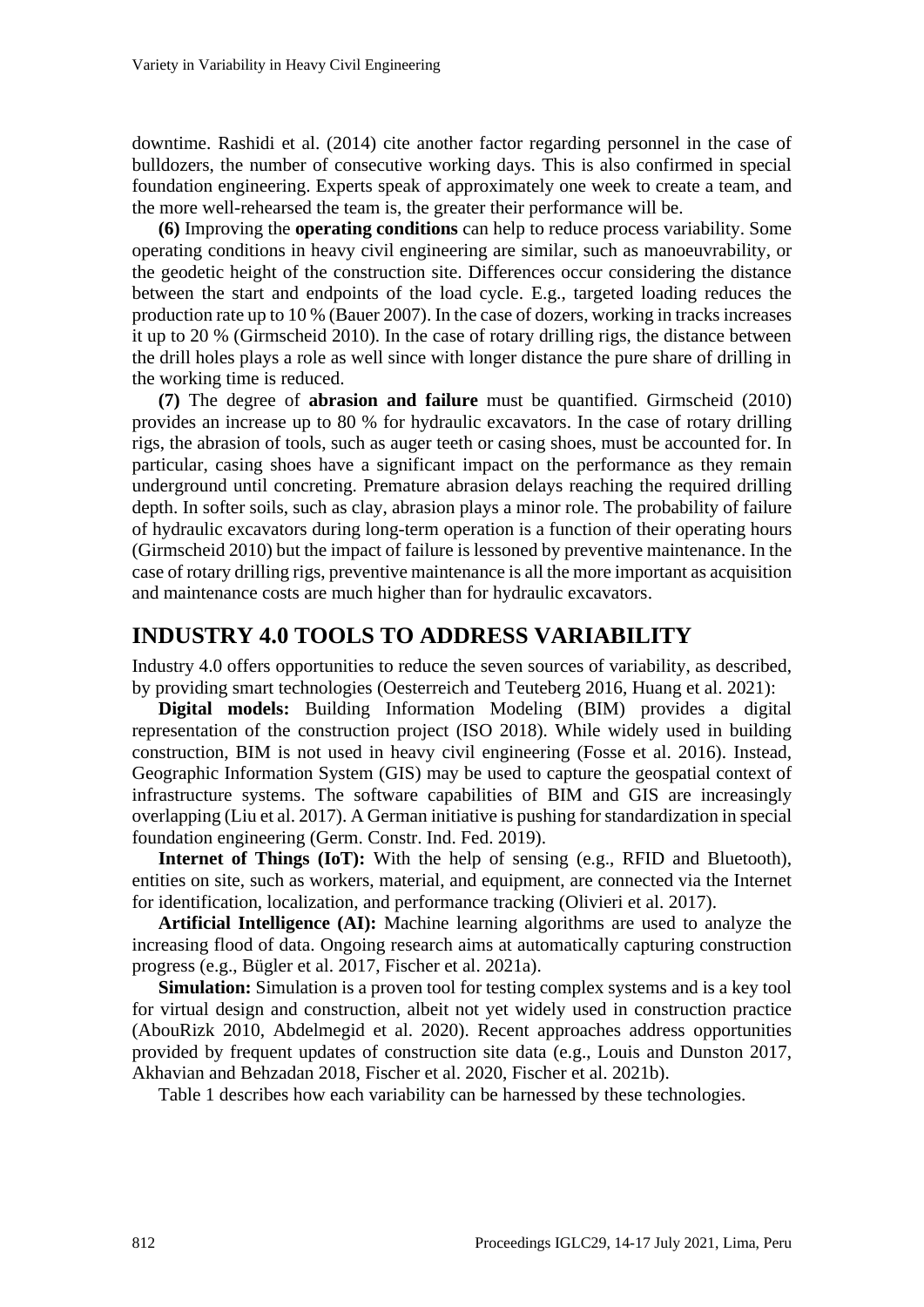| raone 1. Variabilities in relation to maggiust<br>$1.00 \, \text{U}$ |                             |                         |            |    |                 |                                                               |
|----------------------------------------------------------------------|-----------------------------|-------------------------|------------|----|-----------------|---------------------------------------------------------------|
|                                                                      | Variability                 | <b>Digital</b><br>model | <b>IoT</b> | AI | Simu-<br>lation | Appropriate technologies help                                 |
| (1)                                                                  | Contractual<br>requirements | X                       |            |    | X               | gain a better understanding by<br>visualization.              |
| (2)                                                                  | Environmental<br>influences |                         |            | X  | X               | handle weather forecasts.                                     |
| (3)                                                                  | Site<br>organization        | x                       | X          |    | X               | visualize and test site logistics in<br>advance.              |
| (4)                                                                  | Geology                     | X                       |            | X  | X               | visualize the single soil layers to<br>improve reaction time. |
| (5)                                                                  | Operator skill              |                         | X          | X  | X               | track and analyze personnel's<br>performances.                |
| (6)                                                                  | Operating<br>conditions     |                         | X          |    | X               | monitor and virtually test routing<br>strategies.             |
| (7)                                                                  | Abrasion and<br>failure     |                         |            | x  | X               | predictive maintenance and<br>capture stochastic failure.     |

Table  $1:$  Variabilities in relation to Industry  $4.0$  tools

### **DISCUSSION**

Use of Industry 4.0 technologies to reduce variability can help make systems more predictable. Not all variability will be removable, but incrementally the production system will evolve to new future states, each with new system design challenges to be overcome. As the interviews revealed a high degree of human processes on construction sites, a pre- or co-requisite to introducing Industry 4.0 tools, is improving contractual and organizational aspects by using lean management tools. Whereas the multi-story buildings are characterized by the use of cranes challenging the decoupling of different tasks, the earthworks focus is on fleet interaction. In contrast, the foundation-pile activities have been isolated and limited as a one-piece flow line dependent on single machine due to high complexity. The comparison of the application of lean principles, however, shows that even equipment-intensive processes can be improved by focusing the human factors. Transferred, collaborative partnerships involving contractors at an early stage can improve the pile design towards production aspects.

### **CONCLUSIONS**

Special foundation engineering is a competitive field, driven by product and process knowledge. Focusing on the Kelly drilling process in this paper, it was therefore not surprising to not find literature on influencing factors. A comparison with conventional methods in earthmoving and interviews with experts reveal seven sources of variability and derived recommendations. More interviews and additional data collection are in order to lead to more general conclusions, however, this study indicates that process improvements will depend not solely on equipment improvements with Industry 4.0 but on improvements in the socio-technical system as a whole, to fully account for individual people and organizational factors as well. Implementation of lean principles within and between parties can help capture the variability. Standard workflows then serve as a basis for adaptive simulation studies.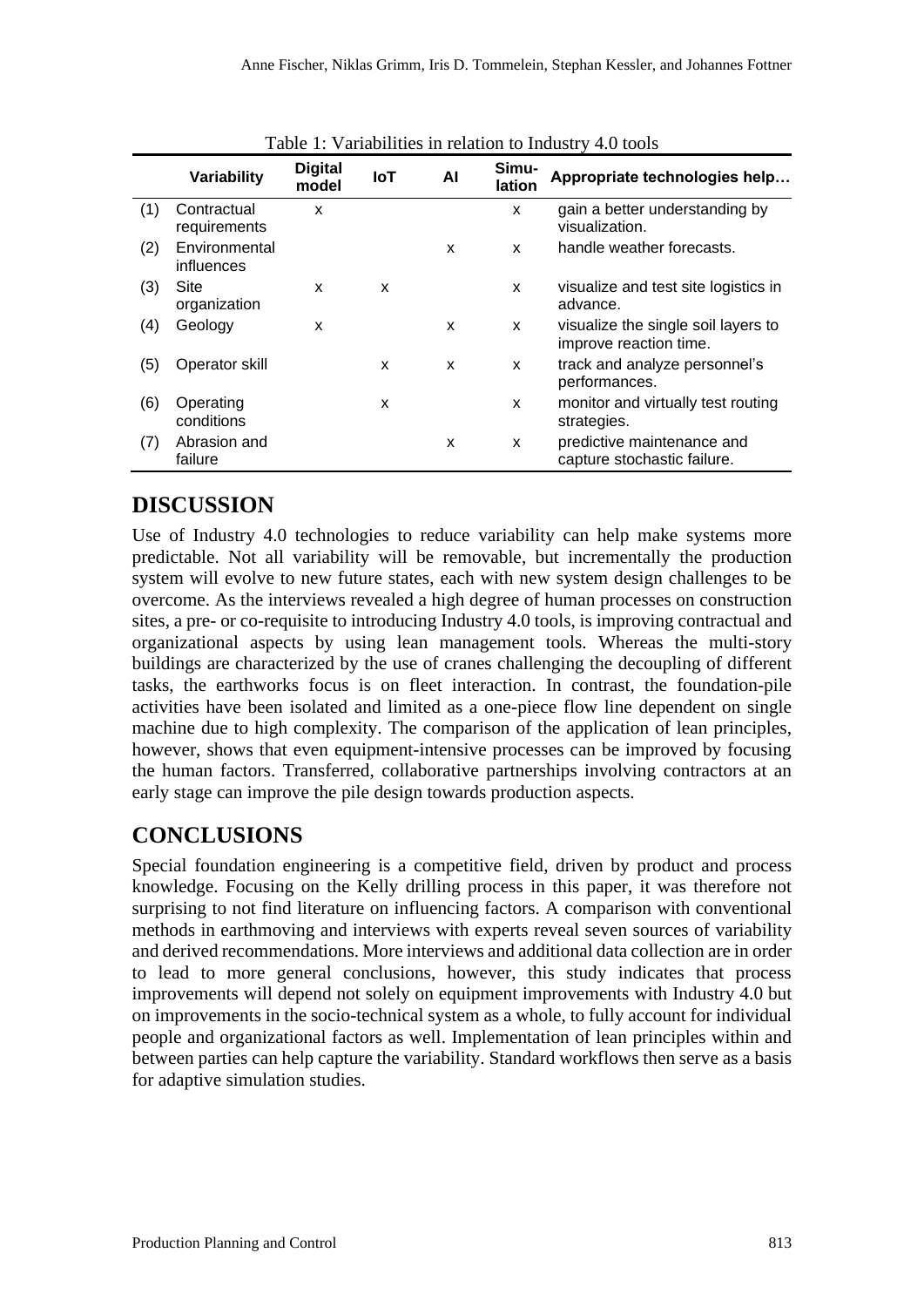### **ACKNOWLEDGMENTS**

This research was funded by the German Federal Ministry of Education and Research (Bundesministerium für Bildung und Forschung) BMBF 02P17D230 and the Project Production Systems Laboratory (P2SL, p2sl.berkeley.edu) at UC Berkeley. All support is gratefully acknowledged. Any opinions, findings, and conclusions or recommendations expressed in this paper are those of the authors and do not necessarily reflect the views of BMBF or members of P2SL.

#### **REFERENCES**

- Abdelmegid, M.A., González, V.A., Poshdar, M., O'Sullivan, M., Walker, C.G., and Ying, F. (2020). "Barriers to adopting simulation modelling in construction industry." *Automation in Construction*, 111, [doi.org/10.1016/j.autcon.2019.103046.](https://doi.org/10.1016/j.autcon.2019.103046)
- AbouRizk, S. (2010). "Role of simulation in construction engineering and management." *J. Constr. Engin. and Manage.*, 136(10), [doi.org/10.1061/\(ASCE\)CO.1943-](https://doi.org/10.1061/(ASCE)CO.1943-7862.0000220) [7862.0000220.](https://doi.org/10.1061/(ASCE)CO.1943-7862.0000220)
- Akhavian, R. and Behzadan, A.H. (2018). "Coupling human activity recognition and wearable sensors for data-driven construction simulation." *J. Information Technology in Construction*, 23, 1-15, [https://www.itcon.org/2018/1.](https://www.itcon.org/2018/1)
- Bauer, H. (2007). *Baubetrieb (Building operations).* Springer-Verlag, Germany.
- Brown, D.A. (2004). "Zen and the art of drilled shaft construction: The pursuit of quality." *GeoSupport Conf. 2004*, ASCE, 29-31 Dec., Orlando, Florida, USA, 19-33, [doi.org/10.1061/40713\(2004\)2.](https://doi.org/10.1061/40713(2004)2)
- Brown, D.A. (2005). "Practical considerations in the selection and use of continuous flight auger and drilled displacement piles." *Proc. Geo-Frontiers Congr. 2005*, ASCE, 24-26 Jan., Austin, Texas, USA, 1-11, [doi.org/10.1061/9780784407783.](https://doi.org/10.1061/9780784407783)
- Bügler, M., Borrmann, A., Ogunmakin, G., Vela, P.A., and Teizer, J. (2017). "Fusion of Photogrammetry and Video Analysis for Productivity Assessment of Earthwork Processes." *Comp.-A. Civil & Infr. Eng.*, 32(2), 107-123, [doi.org/10.1111/mice.12235.](https://doi.org/10.1111/mice.12235)
- Dallasega, P., Rauch, E., Matt, D.T., and Fronk, A. (2015). "Increasing productivity in ETO construction projects through a lean methodology for demand predictability." IEEE, *Int. Conf. Ind. Engin. and Op. Manage. (IEOM)*, 3-5 March,Dubai, UAE, 1-11.
- DIN Deutsches Institut für Normung e. V. (2015). *Execution of special geotechnical work - Bored piles: German version EN 1536:2010+A1:2015.* 93.020, DIN EN 1536.
- Fazinga, W.R., Saffaro, F.A., Isatto, E.L., and Kremer, A. (2016). "Difficulties in Work Design in the Construction Sector." *Proc. 24th Ann. Conf. Int. Group for Lean Construction,* 20-22 July, Boston, Massachusetts, USA.
- Filho, A.N.M., Heineck, L.F.M., and Costa, J.M. (2016) "Using Lean to Counteract Complexity." *Proc. 24th Ann. Conf. Int. Group for Lean Construction*, 20-22 July, Boston, Massachusetts, USA.
- Fischer, A., Balakrishnan, G., Kessler, S., and Fottner, J. (2020). "Begleitende Prozesssimulation für das Kellybohrverfahren (Accompanying process simulation for the Kelly drilling process)." *8. Facht. BMT,* 1-2 October, Dresden, Germany.
- Fischer, A., Liang, M., Orschlet, V., Bi, H., Kessler, S., and Fottner, J. (2021a). "Detecting equipment activities by using machine learning algorithms." *Proc. 17th IFAC Symp. Inform. Control Problems Manufact.*, 7-9 June, Budapest, Hungary.
- Fischer, A., Li, Z., Wenzler, F., Kessler, S., and Fottner, J. (2021b). "Cyclic update of project scheduling by using equipment activity data." *Proc. 17th IFAC Symp. Inform. Control Problems Manufact.*, 7-9 June, Budapest, Hungary.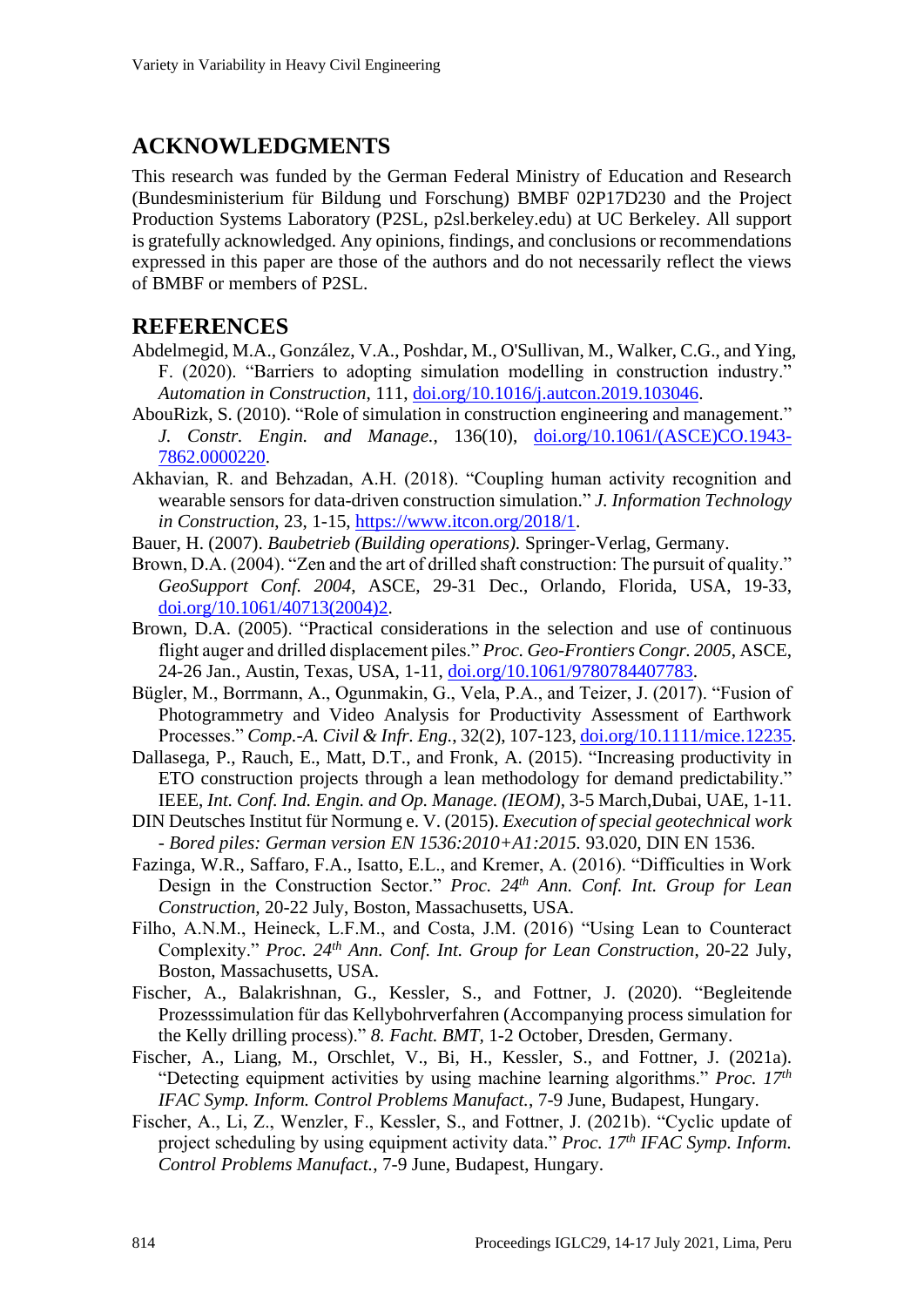- Fosse, R., Spitler, L., and Alves, T. (2016). "Deploying BIM in a Heavy Civil Project." *Proc. 24th Ann. Conf. Int. Group for Lean Construction*, 20-22 July, Boston, Massachusetts, USA.
- Friblick, F., Tommelein, I.D., Mueller, E., and Falk J.H. (2009). "Development of an Integrated Facade System to Improve the High-Rise Building Process." *Proc. 17th Ann. Conf. Int. Group for Lean Construction*, 15-17 July, Taipei, Taiwan, 359-370.
- German Construction Industry Federation (2017). *BIM in Ground Engineering.* Technical Position Paper, Federal Dep. of Ground Engineering. Accessed March 31, 2021. [https://www.bauindustrie.de/themen/bundesfachabteilungen/spezialtiefbau.](https://www.bauindustrie.de/themen/bundesfachabteilungen/spezialtiefbau)
- Girmscheid, G. (2010). *Leistungsermittlungshandbuch für Baumaschinen und Bauprozesse (Performance determination manual for construction machinery and construction processes)*. Springer-Verlag, Berlin, Heidelberg, Germany.
- González, V., Shahbazpour, M., Toledo, M., and Graell, J. (2014). "Understanding the Supply Relationships of Geothermal Power Generation Projects in New Zealand." *Proc. 22nd Ann. Conf. Int. Group Lean Constr.*, 25-27 June, Oslo, Norway, 1045-1056.
- Grimm, N.P. (2020). "Analyse der aktuellen Grundlagen zur digitalen Leistungsermittlung von Baumaschinen (Analysis of the current basics for digital performance determination of construction machines)." *Bachelor thesis*, Chair of Materials Handling, Material Flow, Logistics, Techn. Univ. of Munich, Germany.
- Günthner, W. and Borrmann A. (2011). *Digitale Baustelle- innovativer Planen, effizienter Ausführen (Digital construction site - innovative planning, efficient execution).* Springer-Verlag, Berlin, Heidelberg, Germany.
- Haronian, E., and Sacks, R. (2020a). "Production Process Evaluation for Earthworks." *Proc. 23rd Ann. Conf. Int. Group for Lean Construction*, 6-12 July, Berkeley, California, USA, 601-612, [doi.org/10.24928/2020/0020.](https://doi.org/10.24928/2020/0020)
- Haronian, E., and Sacks, R. (2020b). "ROADELS: discrete information objects for production planning and control of road construction." *Journal of Information Technology in Construction*, 25, 254-271, [doi.org/10.36680/j.itcon.2020.015.](https://doi.org/10.36680/j.itcon.2020.015)
- Hoffmann, M., and Krause, T. (2016). "Zahlentafeln für den Baubetrieb (Number tables for construction operation)." Vieweg+Teubner Verlag, Wiesbaden, Germany.
- Howell, G., Laufer, A., and Ballard, G. (1993). "Interaction between Subcycles: One Key to Improved Methods." *Journal of Construction Engineering and Management*, 119(4), 714-728, [doi.org/10.1061/\(ASCE\)0733-9364\(1993\)119:4\(714\).](https://doi.org/10.1061/(ASCE)0733-9364(1993)119:4(714))
- Huang, M.Q., Ninić, J., Zhang, Q.B. (2021). "BIM, machine learning and computer vision techniques in underground construction: Current status and future perspectives." *Tunnelling and Underground Space Techn.*, 108[, doi.org/10.1016/j.tust.2020.103677.](https://doi.org/10.1016/j.tust.2020.103677)
- ISO (1991). *Earth-moving machinery - Machine productivity - Vocabulary, symbols and units.* Int. Organ. for Standardization, Beuth Verlag GmbH, Berlin, Germany, ISO 9245, [doi.org/10.31030/2747891.](https://doi.org/10.31030/2747891)
- ISO (2018). *Organ. and digitization of information about buildings and civil engineering works, incl. building information modelling (BIM) – information management using BIM – part 1: Concepts and principles.* Int. Organ. for Standardization, ISO 19650-1.
- Kalsaas, B.T. (2012). "Further Work on Measuring Workflow in Construction Site Production." *Proc. 20th Ann. Conf. Int. Group Lean Constr.*, 18-20 July, San Diego, Calif., USA.
- Kaplan, H., Elburg, A., and Tommelein, I.D. (2005). "Analysis of Variability in Precasting and Installation of Pile Foundations." *Proc. Construction Research Congress*, 5-7 April, San Diego, California, USA, [doi.org/10.1061/40754\(183\)3](https://doi.org/10.1061/40754(183)3)